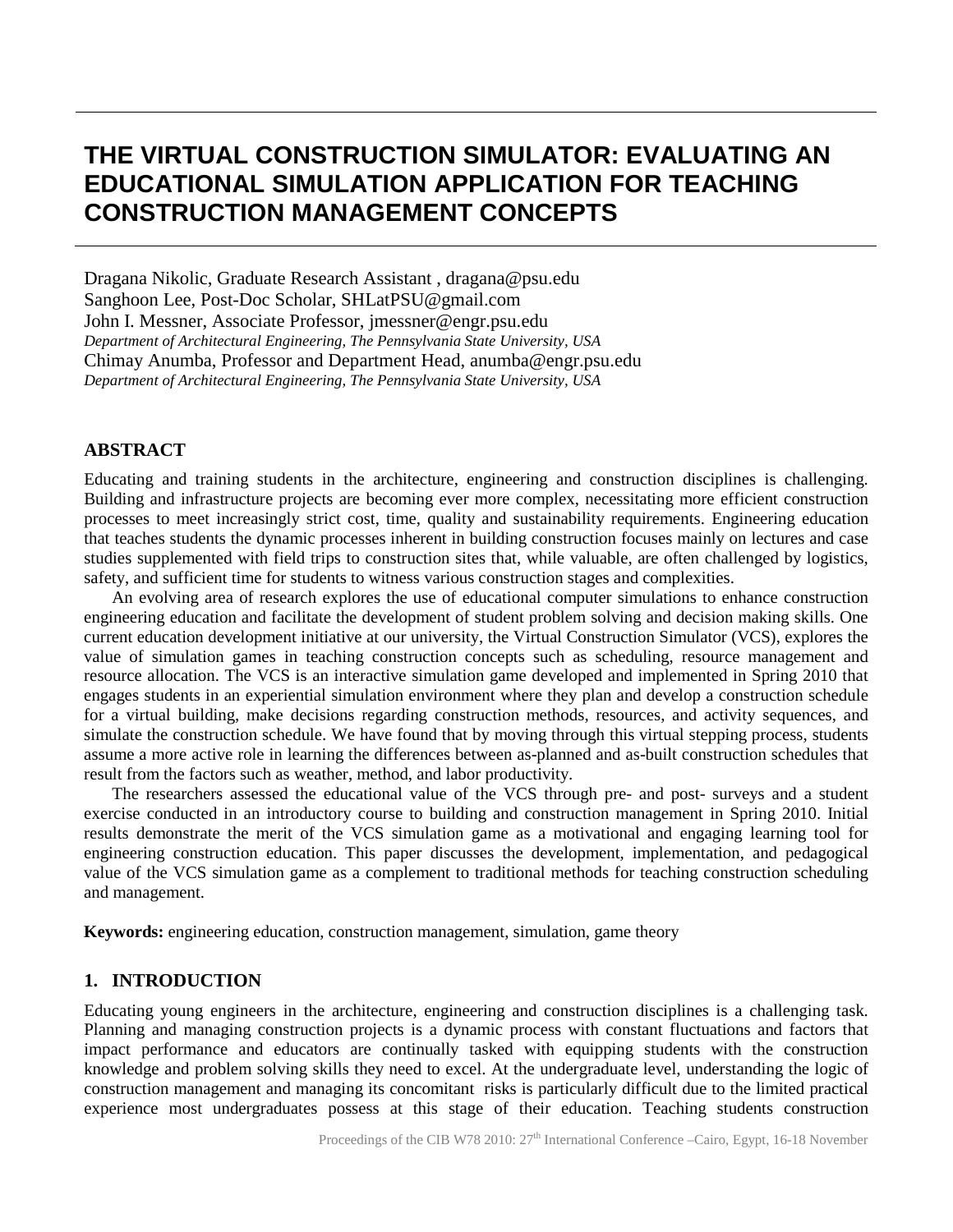scheduling requires detailed and comprehensive understanding of the methods and procedures involved in construction along with the impacts of risk and uncertainty on construction processes. Anecdotally speaking, construction industry superintendents and project managers frequently comment that while newly-hired engineering graduates often excel in computer skills and the use of scheduling applications, they often lack a strong understanding of underlying schedule logics. Traditional methods in teaching construction scheduling, such as lectures, are limited in equipping students with sufficient skills and knowledge of construction complexities and learning that occurs through instructor review and feedback often remains passive. Construction site visits provide valuable learning experiences to supplement course lectures, but are often constrained by time, funding, safety, and logistics. Furthermore, because site visits are by definition limited to short periods, they fail to fully demonstrate complex temporal construction sequences.

The challenge, then, in teaching complex construction concepts lies in involving students in a more active form of learning to enhance knowledge acquisition and retention. Simulation technologies and serious games have been demonstrated to foster active learning through increased engagement as opposed to the passive memorization typical of traditional teaching methods.

# **2. BACKGROUND**

Much research in engineering and construction education has focused on improving students' analytical and decision-making skills. One of the challenges construction engineering students frequently encounter lies in understanding the relationships, logic, and variability underlying complex construction processes and the ability to discern and prioritize important information. It has been argued that traditional educational methods provide students with theoretical knowledge out of context and that construction processes are taught in a way that does not equip students with knowledge applicable in real life situations (Brown et al. 1989; Chinowsky and Vanegas 1996; Dossick et al. 2007; Galarneau 2005). Bridging this gap between theoretical and practical knowledge has long been a primary concern in education (Brown et al. 1989; Galarneau 2005).

The use of educational simulations and serious games is being increasingly explored to address this concern. Educational simulations engage students in a virtual setting where they can visualize, explore, and evaluate their processes and decisions in a safe, accessible and realistic simulated environment. The theory of situated cognition, or situated learning, in which knowledge is seen as interaction within a specific context, has made a significant impact on educational thinking by placing emphasis not on memory, but perception. According to this theory, teaching is tailored to expand learning and skill acquisition through activities (Brown et al. 1989). Computerbased simulations are seen as resources that complement traditional teaching methods and have the potential to bring situated learning into the classroom (Herrington and Oliver 1995).

An educational simulation is generally defined as a simplified model of reality or set of abstract concepts that provide basic information that facilitates student learning and understanding (Dede and Lewis 1995; Sawhney et al. 2000). Simulations are developed around learning situations that contain contextual information mastered through reflection and interaction with the virtual environment (Dede et al. 1999). Learning that occurs in this simulated environment is typically case-based or failure-driven, meaning students attempt several approaches and, when they fail, reflect upon and modify their strategies accordingly, thus engaging in a richer learning process (Dede and Lewis 1995). Aldrich (2003) argues that an ideal learning environment contains elements of both simulations and serious games. While simulation elements facilitate practicing specific skills, game elements create a competitive environment which promotes motivation and engagement, critical aspects of effective learning (Aldrich 2003; Bartles 2003).

Existing simulations developed specifically for teaching construction processes include bidding, schedule review, productivity analysis, resource allocation, risk analysis, and site planning. Of particular interest are situational simulations that afford students opportunities to develop authentic learning environments and explore hypothetical construction process scenarios. Sawhney describes the Internet-based Construction Management Learning System (ICMLS), a discrete event simulation that allows students to test strategies in construction materials, methods, scheduling, estimating, cost, and resource allocation (Sawhney et al. 2000; Sawhney and Mund 1998). Virtual Coach is a situational simulation conceived as a temporally dynamic environment with system-generating random events that require participants to quickly modify and adjust construction decisions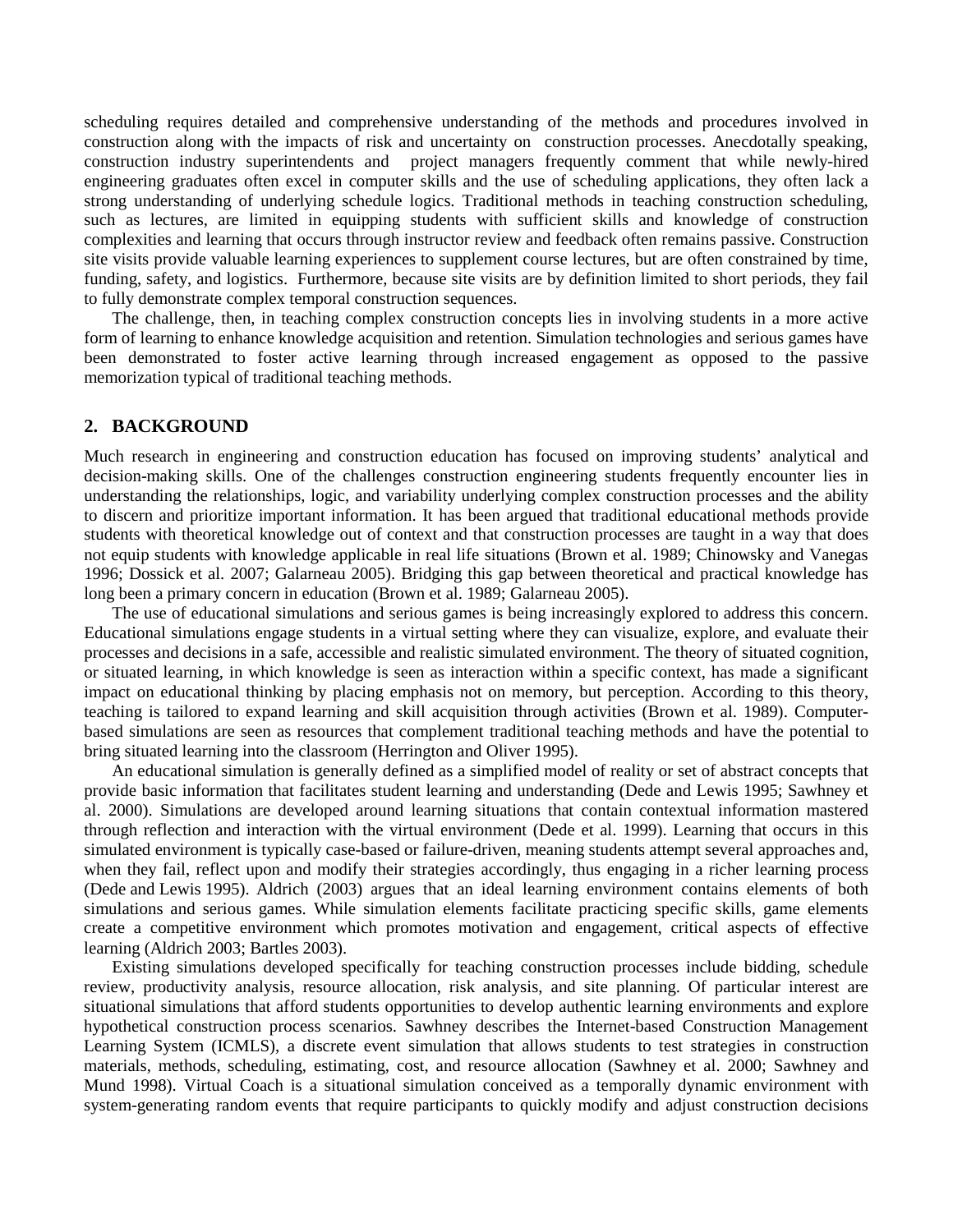(Mukherjee et al. 2005). Since actual construction projects are characterized by constant operational flux, such as unexpected delays and alterations in site conditions or design, many simulations developed for construction education aim to teach students the variability of these processes and equip them with skills to react, adapt, and modify strategies accordingly (Kim and Paulson 2003; Sawhney et al. 2003). Although these projects have not yet been developed to a level of implementation and assessment, they demonstrate the need for developing contextually rich construction education environments for effective student training.

Research initiated at our University in 2004 focused on developing a 4D learning module – the Virtual Construction Simulator – to immerse students in a 3D model to interactively create a building construction sequence. The main objective of this research was to address the limitations of existing construction teaching methods that employed the critical path method (CPM) method and 2D drawings as their primary educational tools. The VCS 4D learning module sought to integrate schedule creation processes and 3D information review for developing 4D models allowing students to create groups of individual objects, attach activities to these groups, and generate sequences between these activities. Thus, the VCS approach generated a construction schedule directly from a 3D model, eliminating the need for a CPM schedule. Implementation of the VCS in 2006 and 2007 in an upper-level construction management course demonstrated its value in helping students to more easily and effectively create, review and visualize complex construction schedules (Nikolic et al. 2009; Wang and Messner 2007). However, the VCS 4D module was envisioned as only the first step in this research, and does not contain any specific project-based constraints to motivate students to consider the most feasible resource parameters or allow students to revise or modify initial plans based on project progress. The lack of real-time performance feedback limits exploration of alternatives as students receive their schedule evaluations exclusively from the instructor during in-class reviews.

# **3. CURRENT DEVELOPMENT OF THE VIRTUAL CONSTRUCTION SIMULATOR: VCS-SIMULATION GAME**

Actual construction scheduling typically begins by identifying project goals and appropriate construction activities and durations in order to compute the overall project timeline. This is an iterative design process, and the first schedule iteration is rarely viable and typically subject to constant revisions and adjustments. The main reason for this schedule variability is that interconnections between labor, equipment, and other factors such weather or work hours are in constant flux; this variability is rather difficult for inexperienced students to grasp.

Building upon the initial VCS 4D learning module, the current VCS development phase takes a more active approach to learning by incorporating simulation and serious games attributes. Immediate feedback along with rules and variability allows students to test construction options and observe progress over time, thus actively managing factors that impact construction schedules and allowing personal understanding of processes to develop. The VCS simulation game introduces project-based constraints, construction methods, costs, resource allocation, labor productivity, and weather as critical factors in creating and reviewing construction schedules. Typically, when students schedule resources they tend to assume both maximum efficiency and minimal changes to their initial schedule. The VCS game enables students to explore various tradeoffs when choosing construction methods or allocating resources to manage cost, duration, quality and safety. Through the VCS simulation game application, students can observe the differences between as-planned and as-built schedules resulting from actors such as weather or labor productivity. Thus, the VCS game affords incentives for students to examine project sequencing logic or optimize efficiency of all available project resources through immediate feedback of project management decisions.

To demonstrate the dynamic nature and the complexity of managing construction processes, the VCS application was developed around a small-scale pavilion project. This project included detailed construction methods for each of its building elements, including cast in place foundations, slabs, wood columns, beams, trusses, sheathing, and shingles. To construct the pavilion, students select the construction methods for each building element, plan crew sizes, and develop the sequence of activities. After developing the as-planned schedule, students run the construction simulation to make day-to-day decisions regarding resource allocation and observe the progress of their planned as-built schedule. Figure 1 shows the VCS simulation game user interface for project planning and simulation.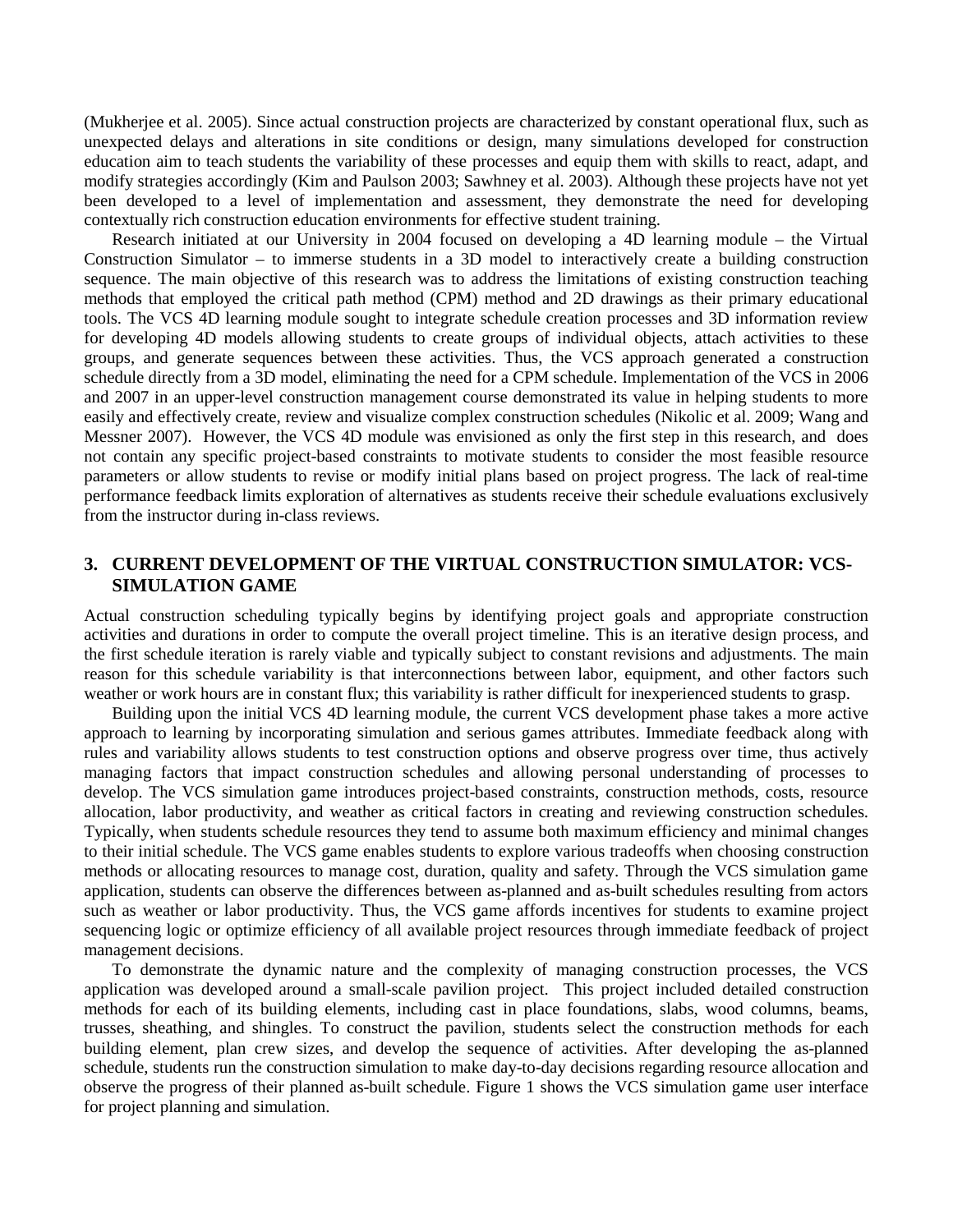

Figure 1: VCS user interface: Navigable 3D view of building elements (left) and the simulation progress (right)

A significant difference between previous VCS 4D learning module and the current VCS simulation game iteration is that students do not directly create activities or calculate their own activity durations when developing a construction schedule. Instead, activities are automatically created from the selected construction methods attached to grouped building elements, while the activity duration is calculated using the crew's daily output for the chosen method and the appropriate building element quantities embedded in the model. This enables students to test different scenarios in which construction method selection and resource allocation directly affect activity durations and schedule productivity.

Activity duration and cost data is generated within the simulation using information from the RS Means Database, a commonly accepted cost and production data source, stored and retrieved from Access database. Automated cost and schedule computation eliminates the need for manual calculation to further motivate students to explore alternatives for the most optimum solution. Through repetition and practice, students build their own understanding of the relationships between variables, instead of relying only on instructor-provided information. The immediate feedback encourages students to identify questions and enriches in-class discussion following the activity.



Figure 2: The System Architecture of VCS simulation game

Figure 2 charts the system architecture and the data flow path between VCS game application components. Major elements include the VCS application, the Access database, and a 3D game engine. The VCS application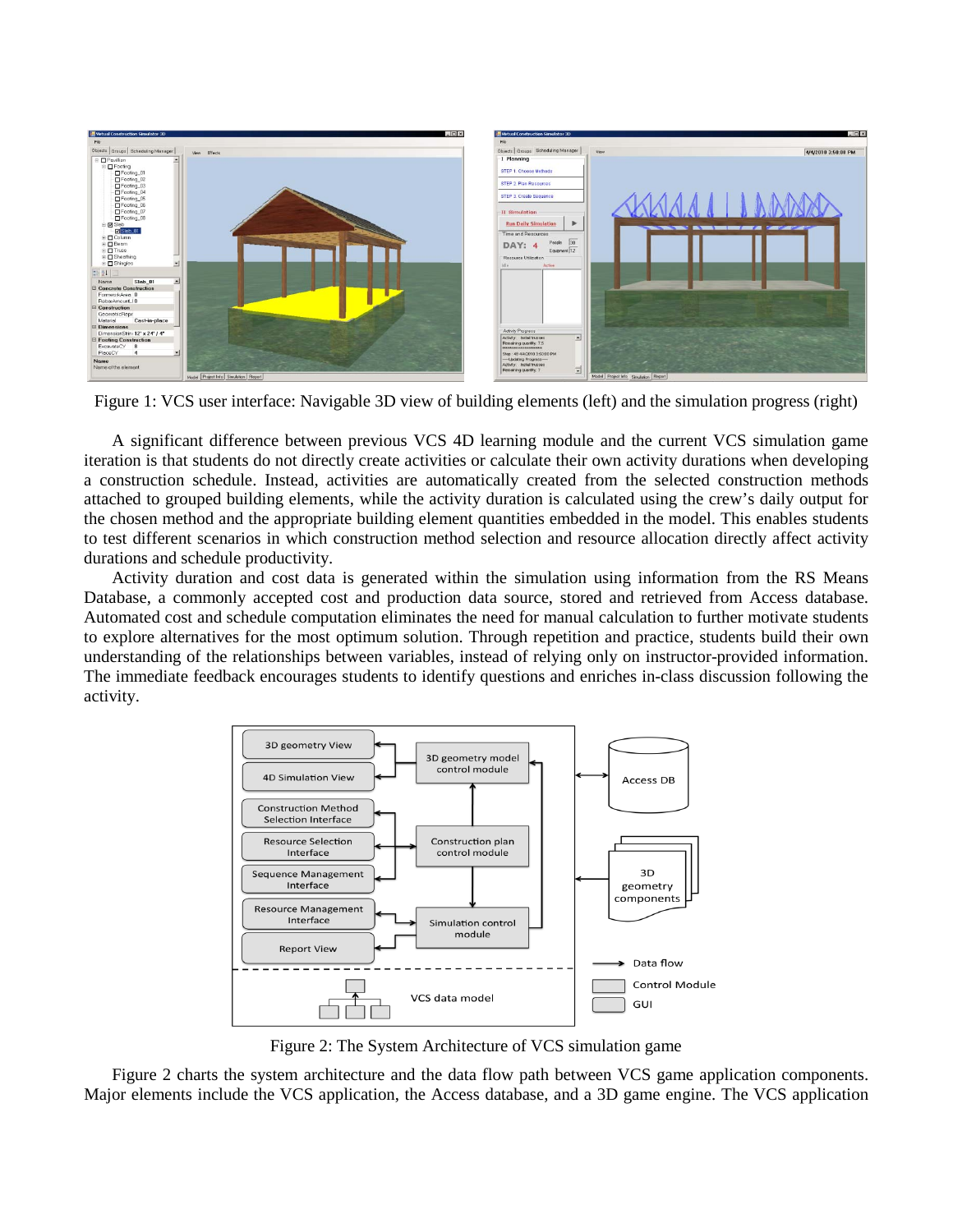itself is comprised of three core control modules: the three-dimensional geometry module, the construction planning module and the simulation module. The Microsoft XNA game engine was employed to display geometric models of the pavilion building elements modeled in 3ds Max Design Studio. Information about building elements, quantities, construction methods, and resources is retrieved and stored in Microsoft Access database. An object- oriented programming paradigm was used to represent objects such as building elements, construction methods, resources, and functions needed for communicating with the database and for calculating construction simulation progress.



(a) *Construction method selection*

| <b>Resources</b>                           |                           |                                 |                                         | $ \Box$ $\times$ |                                                | Sequencing         |                                                                 |              |          | $\Box$              |
|--------------------------------------------|---------------------------|---------------------------------|-----------------------------------------|------------------|------------------------------------------------|--------------------|-----------------------------------------------------------------|--------------|----------|---------------------|
| Work Calendar                              |                           |                                 |                                         |                  |                                                | Activity           | Activities                                                      | Predecessors | Duration | Assembly            |
| Select work days per week<br>5 days/week M |                           |                                 | Select work hours per day<br>8 hr/day M |                  |                                                | Number             |                                                                 |              | (Hours)  | Type<br>            |
|                                            | 6 days/week               |                                 |                                         | 10 hr/dev E      |                                                |                    | Excavate footings (Truck mounted excavator): Footing            |              | 2.67     | .                   |
|                                            | 7 days/week F             |                                 |                                         | 24 hr/day        |                                                | 2                  | Reinforce footings (Spread footings #4 - #7): Footing           |              | 2.05     | .<br>.              |
| Choose Crew Size                           |                           |                                 |                                         |                  |                                                |                    | Place concrete - footings (Direct chute): Footing Grou 2        |              | 1.33     | .<br>.              |
| Assembly                                   | Activity                  | Method                          | Crew                                    | Crew Size        |                                                |                    |                                                                 |              |          | .                   |
| Footing                                    | Excavate footings         | Truck mounted excevator         | 1 laborer 1.                            |                  |                                                |                    | Cure - footings (Cure): Footing Group 1                         |              |          | .                   |
| Footing                                    | Reinforce footings        | Spread footings #4-#7           | 2 rodman                                |                  |                                                | 5                  | Excavate slab (Truck mounted excavator): Slab Group 4           |              |          | <b>.</b>            |
| Footing                                    | Place concrete - footings | Direct chute                    | 1 laborer 1                             |                  |                                                |                    |                                                                 |              |          |                     |
| Footing                                    | Cure - footings           | Cure                            | 1 laborer                               |                  |                                                | 6                  | Form slab (Edge forms, wood, 4 use, 4in high): Slab             | - 5          | 1.2      | <b>All Services</b> |
| Slab                                       | Excavate slab             | Truck mounted excavator         | 1 laborer 1                             |                  |                                                |                    |                                                                 |              |          |                     |
| Slab                                       | Form slab                 | Edge forms, wood, 4 use, 4in.   | 2 carpenters                            |                  |                                                |                    | Reinforce slab (Welded mesh; 6x6 W2.1 x W2.1): Slab   6         |              | 8        | $\sim$              |
| Sieb                                       | Reinforce slab            | Welded mesh: 6x6 W2.1 x W.      | 2 rodman                                |                  |                                                | 8                  | Place concrete - slab (Concrete pump): Slab Group 1             |              | 1.6      |                     |
| Síab                                       | Place concrete - slab     | Concrete pump                   | 1 leborer 1                             |                  |                                                |                    |                                                                 |              |          | $\sim$              |
| Slab                                       | Strip forms - slab        | Strip forms                     | 1 leborer                               |                  |                                                | a                  | Strip forms - slab (Strip forms): Slab Group 1                  |              | 2.88     |                     |
| Slob                                       | Cure and finish - slab    | Cure                            | 1 laborer                               |                  |                                                |                    |                                                                 |              |          |                     |
| Column                                     | Install wood columns      | Wood framing - columns 6in      | 2 carpenters                            |                  |                                                | 10 <sup>1</sup>    | Cure and finish - slab (Cure): Slab Group 1                     |              |          | $\sim$              |
| Beam                                       | Install beams             | Joist framing 2in x 10in - pne. | 2 carpenters                            |                  |                                                | 11                 | Install wood columns (Wood framing - columns 6in x 6i 10        |              |          | $\sqrt{11}$         |
| Truss                                      | Install trusses           | Equipment installation - 12t c  | 1 carpenter.                            |                  |                                                |                    |                                                                 |              | 3.37     |                     |
| Sheathing                                  | Install sheathing         | Plywood 1/2in: water barrier i. | 2 carpenters                            |                  |                                                | 12                 | Install beams (Joist framing 2in x 10in - pneumatic naile   11  |              | 85       | 57                  |
| Shingles                                   | Install shingles          | Wood shingles with #15 felt-    | 1 roofer 1 lo.                          |                  |                                                |                    |                                                                 |              |          |                     |
| Eaves                                      | Install eaves             | Plywood siding, 1/2in           | 2 carpenters 1                          |                  |                                                | 13                 | Install trusses (Equipment installation - 12t crane): Trus   12 |              | 3.25     | $\frac{1}{2}$       |
|                                            |                           |                                 |                                         |                  |                                                | 1.4                | Install sheathing (Dissuped 1/2in: water harrier included       | 13           | 597      | <b>Line C</b>       |
| DK.                                        |                           |                                 |                                         |                  | Update Predecessors From<br><b>NGC Project</b> | View in MS Project |                                                                 | OK.          |          |                     |

(b) *Resource allocation* (c) *Sequencing construction activities*

Figure 3: Graphical User Interfaces for construction planning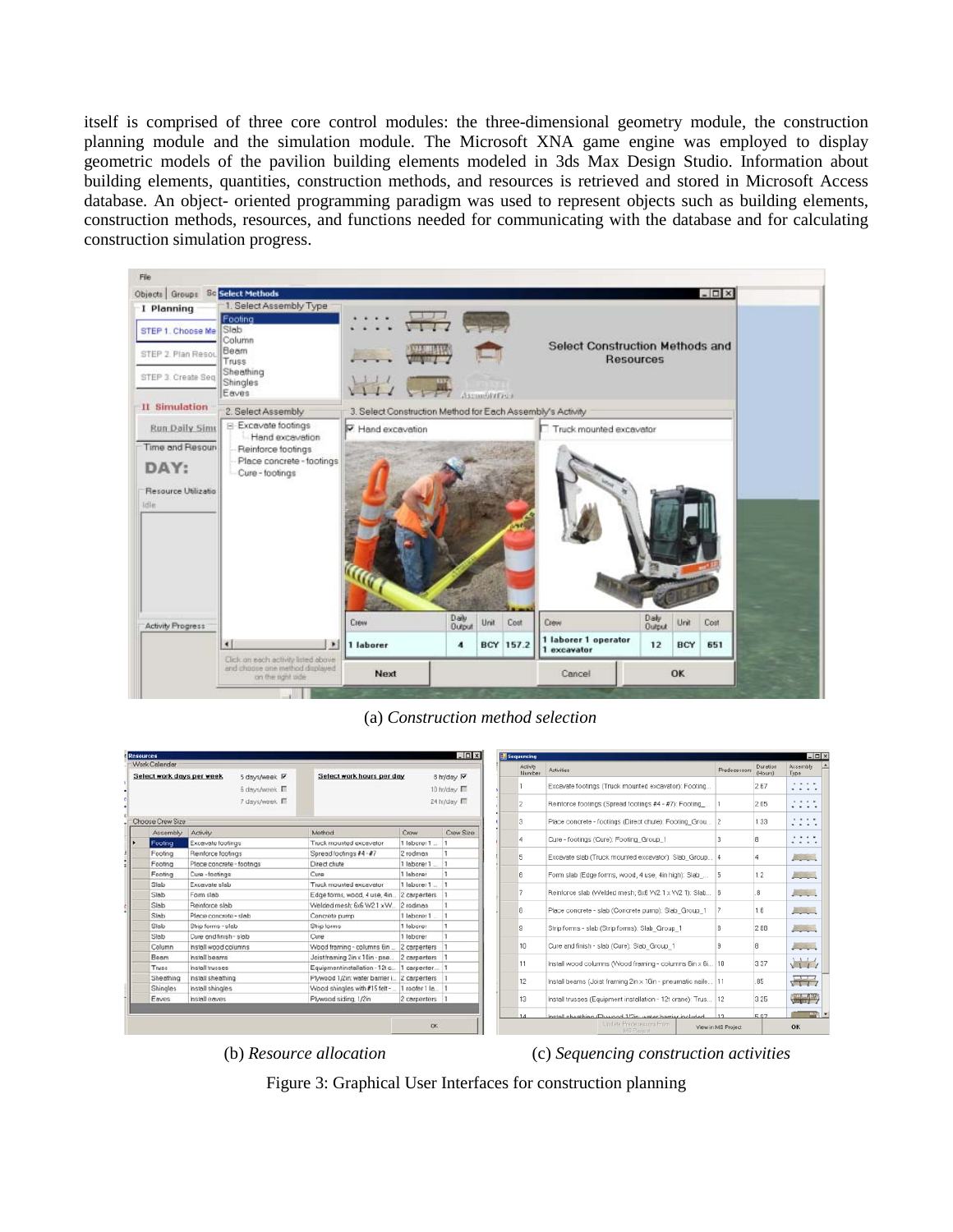A sequence of graphical user interfaces (GUI) in the construction plan control module allows the user to make informed decisions when selecting construction methods, crew sizes and construction sequence. The *construction method selection* GUI displays available methods for each activity with corresponding crew types and daily costs so students can readily understand and compare construction methods (Figure 3a). The list of activities and their proposed methods are displayed for each work package type such as footings, slab, or columns. Activities are automatically generated and attached to either individual element or a group of building elements of the same type when a particular method is selected. The *resource allocation* GUI allows users to select crew sizes for each construction method and calculates as-planned durations (Figure 3b). Similarly, the *activity sequence* GUI allows users to develop activity sequences either by typing in the activity predecessor's number manually (Figure 3c) or loading Microsoft Project activity list and duration information. The predecessors data can then be updated in the VCS application.

The simulation control module calculates daily schedule progress based on scheduled construction activities and the type and number of human resources and equipment allocated. During the simulation, the user is prompted to allocate "hired" resources for each starting activity. After completing the daily simulation, the user can review daily and cumulative construction progress on the *reporting* GUI, showing weather data, construction progress, resource utilization information, and daily and cumulative costs. The simulation process then moves forward until the project construction is complete.

# **4. VCS IMPLEMENTATION**

The VCS game simulation was tested in Spring 2010 in an introductory building and construction management engineering course of eighty-six students. A two-hour practicum session was used for the exercise, during which students were asked to develop and simulate the project sequence using the VCS application. The competitive aspect of the exercise asked students to test and report how fast they could build the pavilion under given constraints, including budget and available resources. Prior to the exercise, students were trained to use the VCS application. To generate the construction sequence, students move through the construction process by grouping building elements into work packages, choosing a construction method for each element type, choosing crew size, and sequencing generated activities. Following this planning stage, students enter the simulation mode and move through daily simulation cycles in which they determine daily site resources and observe progress through daily summary reports. The as-planned schedule serves as a guideline to the overall schedule duration; students can accelerate activities by "hiring" more resources during the simulation as needed.

Data collection was done through pre- and post-survey questionnaires measuring the level of learning, motivation, and students' perception of the simulation experience and application. Demographic information such as academic standing and previous experience with computer games was collected to improve the accuracy of the analysis. The level of knowledge in construction concepts was measured with open-ended questions and compared to determine if any change in learning occurred as an effect of the simulation experience. The level of motivation and students' perception of the assignment was also measured. Lastly, a series of both open-ended and closed questions measured learning experience from the student perspective and feedback on the application, user interface, system functionality and useful features for future development and improvement of the VCS simulation game.

#### **5. RESULTS**

Eighty students from two class sections completed the VCS activity and both surveys. Both class sections were taught by the same instructor. The average age of the participants was 21; there were 73% male and 23% female students. While completing the simulation exercise was a class requirement, participation in the research study including observations and surveys was voluntary and did not affect student grades.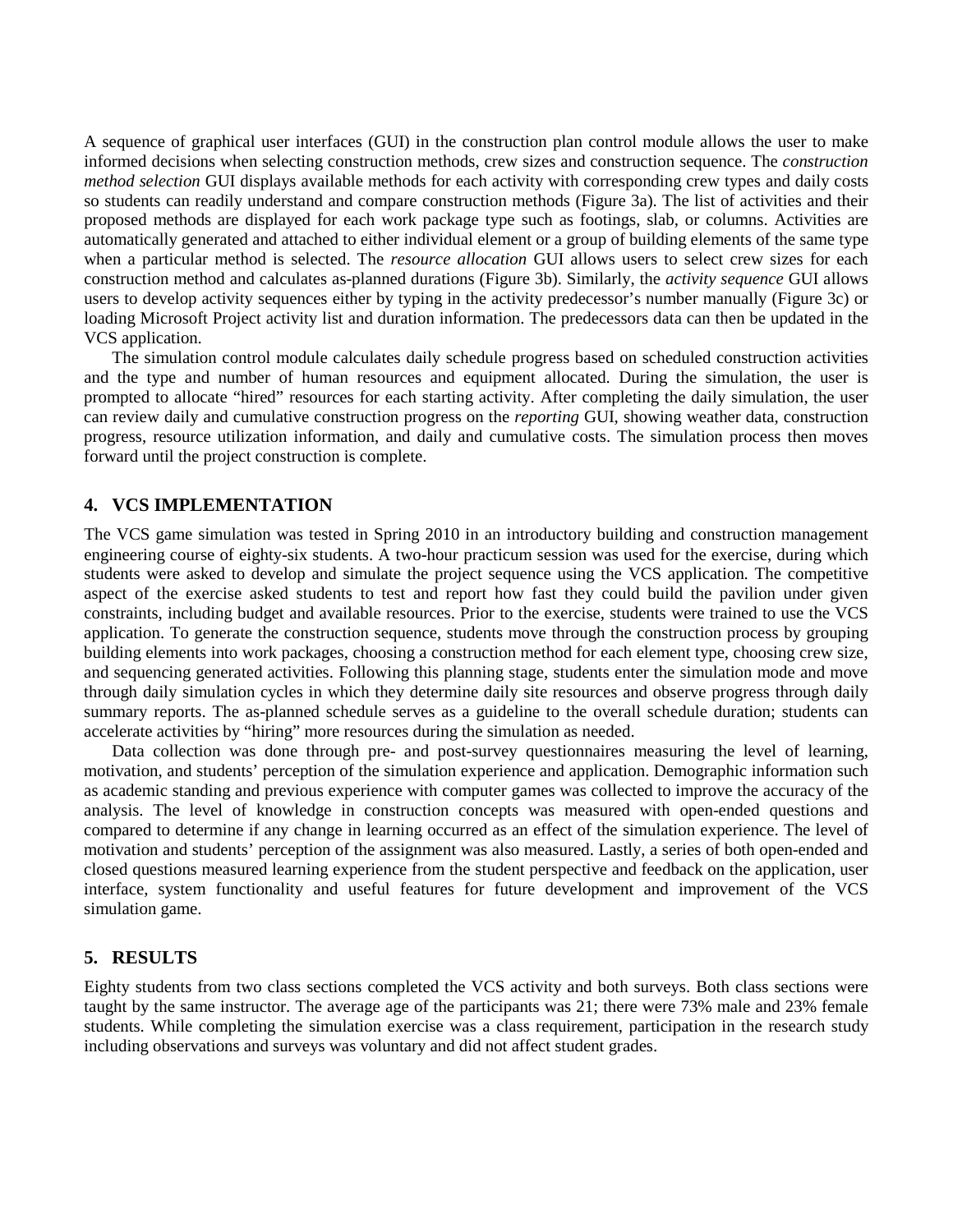#### **1.1 Motivation**

Research in education has recognized motivation as a driving force behind the learning process. Motivation is broadly defined as the willingness to engage in a specific task and invest time and effort in an experience (Garris et al. 2002; Gee 2003; Squire 2006). This study focuses on exploring the effect of simulation games on the level of student motivation and the relationship between this motivation and learning. The hypothesis was that the level of student motivation would score higher after using the VCS simulation game. Motivation was measured using an 11-item scale adapted from the On-Line Motivation Questionnaire (Boekaerts 2002). In addition to asking students how they felt immediately before and after the simulation experience, questions such as "how *useful* do you consider this assignment?", "how much *effort* do you plan to put into this assignment?" and "how *important* do you find to perform well on this assignment?" sought to measure students' motivational orientation and perception about the importance and interest in the task that could have impacted their performance.

Two new scales were created combining the items before and after the simulation. Both scales incorporated similar questions on emotional state (such as feeling nervous, worried, enthusiastic, annoyed, and confident) and learning intent items (such as intent to perform well, task utility, and amount of effort invested in the task). The reliabilities of these two scales were  $\alpha = .73$  for the pre test  $\alpha = .82$  for the post test. Paired sample t-tests demonstrated that the motivation level after the simulation exercise (*M*=3.25, *SD*=.41) was significantly higher than the motivation level prior to the simulation exercise  $(M=2.97, SD=36)$ , t(80) = 4.40, p<.001.

#### **1.2 Learning**

Short open-ended questions were included in both pre-test and post-test surveys to determine changes in learning that occurred as an effect of the simulation game. This open-ended format was deemed the most appropriate for students to reflect on specific construction issues that pertained to general construction management domains and were relevant to the simulation exercise. One question asked students to list factors they thought could affect construction activity duration and subsequently rate the difficulty of managing these factors. Both qualitative and quantitative data analyses methods were used to determine differences in student understanding of factors that impact construction activity duration before and after the simulation exercise. Identified factors were analyzed and grouped into categories and the average rating of each group was calculated. Table 1 shows the list of factors with average ratings before and after the simulation.

| <b>Factors that impact construction activity</b><br>duration | Difficulty to control the<br>factor |       |  |  |
|--------------------------------------------------------------|-------------------------------------|-------|--|--|
|                                                              | before                              | after |  |  |
| Schedule (overlapping activities)                            | 1.8                                 | 2.4   |  |  |
| Labor size                                                   | 2.8                                 | 2.2   |  |  |
| Labor productivity (experience)                              | 2.2                                 | 3.5   |  |  |
| Weather                                                      | 4.9                                 | 4.9   |  |  |
| <b>Budget</b>                                                | 4.7                                 | 4.0   |  |  |
| Equip/Mat. Avail                                             | 3.5                                 | 1.7   |  |  |
| Random events                                                | 3.5                                 |       |  |  |
| Safety/Quality                                               | 2.5                                 |       |  |  |
| <b>Construction Method</b>                                   | --                                  | 1.5   |  |  |
| Other (change order, site logistics)                         | 3.2                                 |       |  |  |

Table 1: Comparison of the responses to an open ended question before and after the simulation.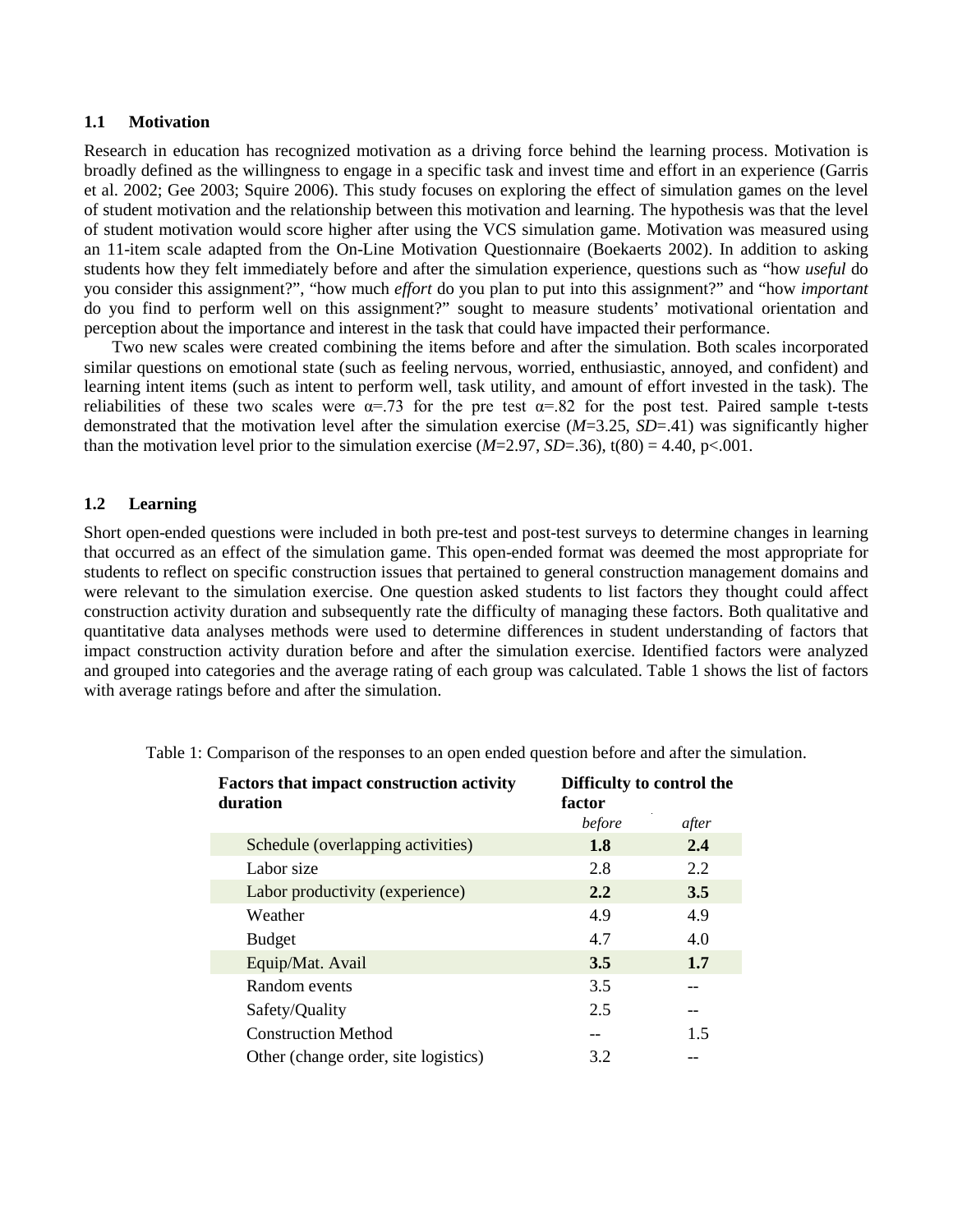The data comparison revealed that students listed more general factors pre-simulation that were categorized as *schedule, labor size and productivity, material and equipment availability, weather, budget , safety and quality,*  and *random events.* Factors that were mentioned only once were grouped as *other*. One major variation among responses was the increased frequency of fewer factors with more detailed descriptions after the simulation. Three factors showed the most noticeable shift in ratings based on the simulation experience. *Labor productivity* became more frequently cited and perceived as more difficult to control after the simulation experience (*M*=3.5) compared to pre-simulation (*M*=2.25). Likewise, the factor *schedule* initially averaged *M*=1.8 but became more frequently mentioned as the amount of overlapping activities with a slightly higher rated difficulty of control (*M*=2.4) post-simulation. Equipment and material availability remained a frequently cited factor with a much lower difficulty rating after the exercise (*M*=1.75) compared to before the exercise (*M*=3.5). Interestingly, *random events* such as labor strike or equipment failure, as well as *quality* and *safety* were entirely absent in the postevaluation survey. These results indicate a slight shift of attention to factors emphasized by the simulation game, and could explain the higher-rated difficulty of managing labor productivity as students became aware of the varying productivity based on the labor experience (the learning curve) and the weather. Similarly, scheduling overlapping activities appeared to be more challenging post-simulation, which may be due to embedded activity constraints within the simulation that prohibited certain activities to start before others were complete (e.g. columns cannot be installed until slab has cured for a certain amount of time). Conversely, equipment availability and material delivery as constant factors in the simulation were not perceived as a challenge compared to presimulation surveys.

The second open-ended question asked students to think about measures they would suggest for accelerating the schedule in the event of delays and to list the most likely effects of these selected measures. As with the previous question, qualitative analysis showed a similar trend, with post-simulation responses reflecting more of the simulation experience. While the proposed measures to accelerate the schedule did not differ as much, the explanation of the most likely effects became more detailed and relevant to the simulation experience. For example, cost increase as a function of increasing crew size became related to resource management challenges and increased cost of idle resources on site. These results suggest the potential for the simulation to focus student attention on specific issues and offer an opportunity to develop different scenarios based on learning objectives.

The survey results of student perception revealed an overall positive attitude toward the use of the simulation game, a sense of engagement and learning gains. Generally, students rated the simulation experience as applicable, relevant, engaging, enjoyable, and helpful in better understanding scheduling processes. Students reported that the most important lessons learned from the simulation related to developing a **bigger picture** of the scheduling process and a more *hands on experience with scheduling*; the importance and challenges in good **schedule coordination** and the *constraints in order of activities*; the efficient use of **resources** and the *balance between production capabilities and cost*; and that **changes and delays** are part of the process and the need to *account for them on a project.* The greatest challenges students reported included delays caused by the weather, managing to avoid idle resources, and the coordination of concrete pour activities to enable subsequent activities.

### **6. DISCUSSION**

This implementation of the VCS simulation game demonstrated its value in providing a visual, interactive, realistic and engaging learning experience. Student evaluation of the experience as engaging, enjoyable, and fun is consistent with broad research findings that conclude simulation games are generally perceived as more interesting than lectures and other formats of traditional teaching methods. Student motivation level measured post-simulation reflected that this perception increased significantly after the simulation. Although research on whether higher motivation levels lead to more effective learning is still somewhat limited, educators generally prefer motivated learners as more open to the new learning experiences. Consideration of other factors such as gender, learning preferences and time spent on tasks will provide more insight in the nature of this relationship.

Comparisons of learning outcomes pre-and post-simulation indicated the potential of the VCS simulation game to influence and shift student attention to specific content advanced by the simulation. In this phase, the implementation of factors such as construction methods, weather, and varying labor productivity increased and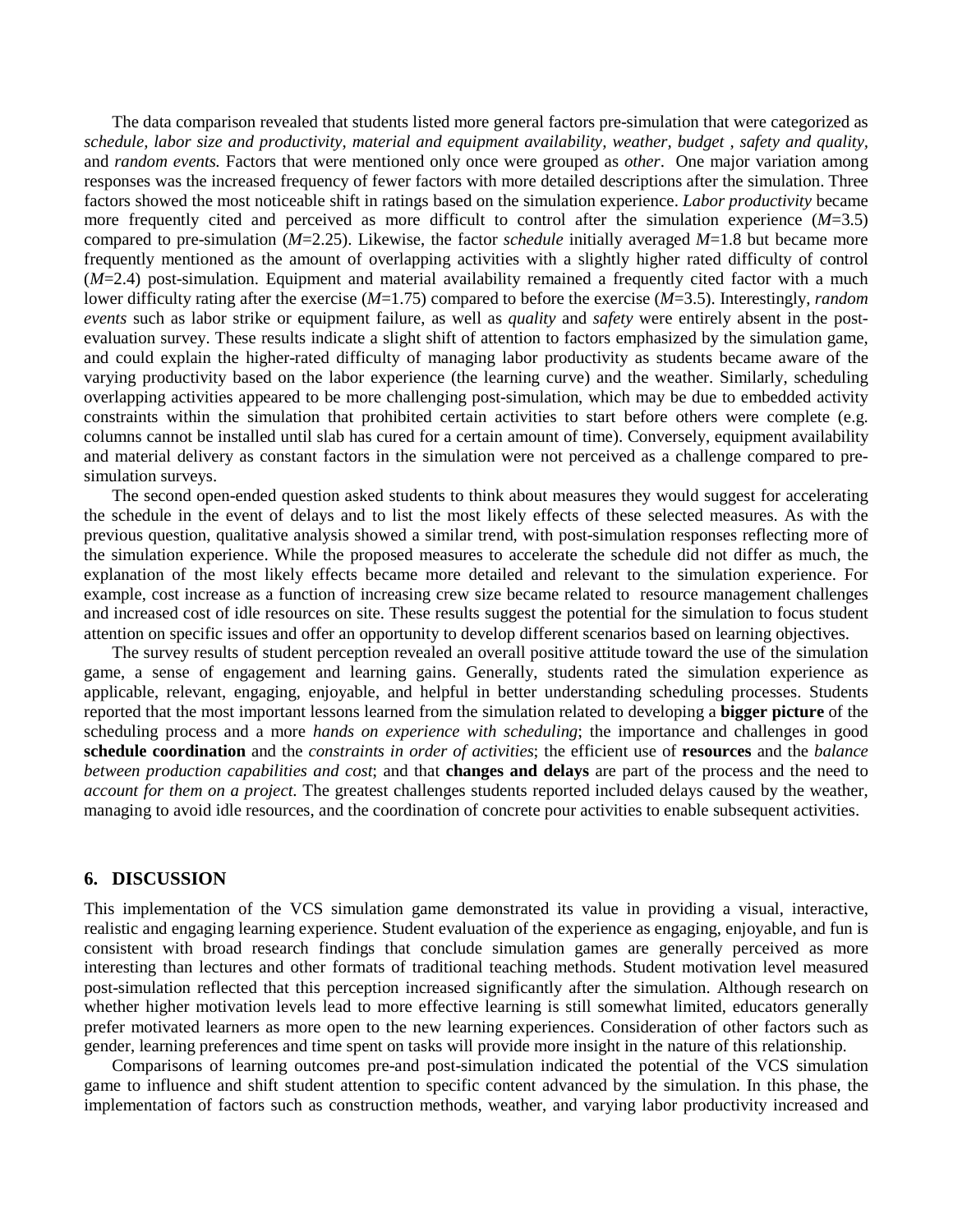focused the awareness of these factors following the simulation exercise. This information can be very useful when considering different learning scenarios in the following stages of the development and implementation when additional factors such as random events, safety, and quality are included.

Information retention is another important issue when implementing simulations and educational games. However, information retention was not tracked in this study due to limitations of class structure. The VCS simulation exercise was introduced as external to course content and was tested in a discrete two-hour practicum time allotted for the study. Results of learning outcomes would benefit more from a structured simulation exercise embedded within class content and aligned with the learning objectives of the class instructor. For future research a series of tests extended temporally would be beneficial in evaluating the long term effect of the simulation on learning and the retention of information. The more distributed implementation would also allow for additional tracking and comparison of the simulation game effectiveness with the standard approaches to teaching construction scheduling.

This study may not have fully captured the effects of the simulation game on learning given the quasiexperimental nature of the study and a pre- and post-test method used to measure concepts. Sensible incorporation of learning objectives into class content along with the post-simulation debriefing and discussion with students would provide additional insight and reinforce the learning process.

# **7. CONCLUSION**

In education, simulation games are gaining ground for their value in encouraging problem solving, exploration, and creative thinking, all of which are necessary for real world challenges. At the same time, developing appropriate assessment methods to evaluate the effectiveness of simulation games remains incomplete. The development of the VCS simulation game sought to address existing challenges in teaching students the dynamic nature of construction through active learning whereby students iterate construction processes to identify problems, make decisions and observe the effect of those decisions. Results of this study demonstrate the benefits of the VCS in helping students to form a more holistic view of construction scheduling and increase student interest and motivation in learning about construction processes, cost and time tradeoffs, and inherent management challenges. Based on project goals, the VCS simulation game allows students to explore different strategies of construction process optimization and to observe these processes in real time. This immediate feedback shifts the student's role from passive to active learner, complements instructor feedback, and creates opportunities to raise more questions and richer in-class discussions.

Based on these results, the VCS will be improved and further developed to incorporate additional educational and structural factors. With an elaborate dataset, the effect of gender differences and learner preferences can be further explored to enhance the effectiveness of the VCS as a teaching tool. Using strategies such as role-playing and self-evaluation, game-based simulations in construction engineering education can provide students with opportunities to learn construction concepts through practical experience.

#### **ACKNOWLEDGMENTS**

We thank Lorne Leonard and George Otto for their immense help and generous support during the VCS development. The authors thank the National Science Foundation (Grant #0935040) for support of this project. Any opinions, findings, conclusions, or recommendations expressed in this paper are those of the authors and do not necessarily reflect the views of the National Science Foundation.